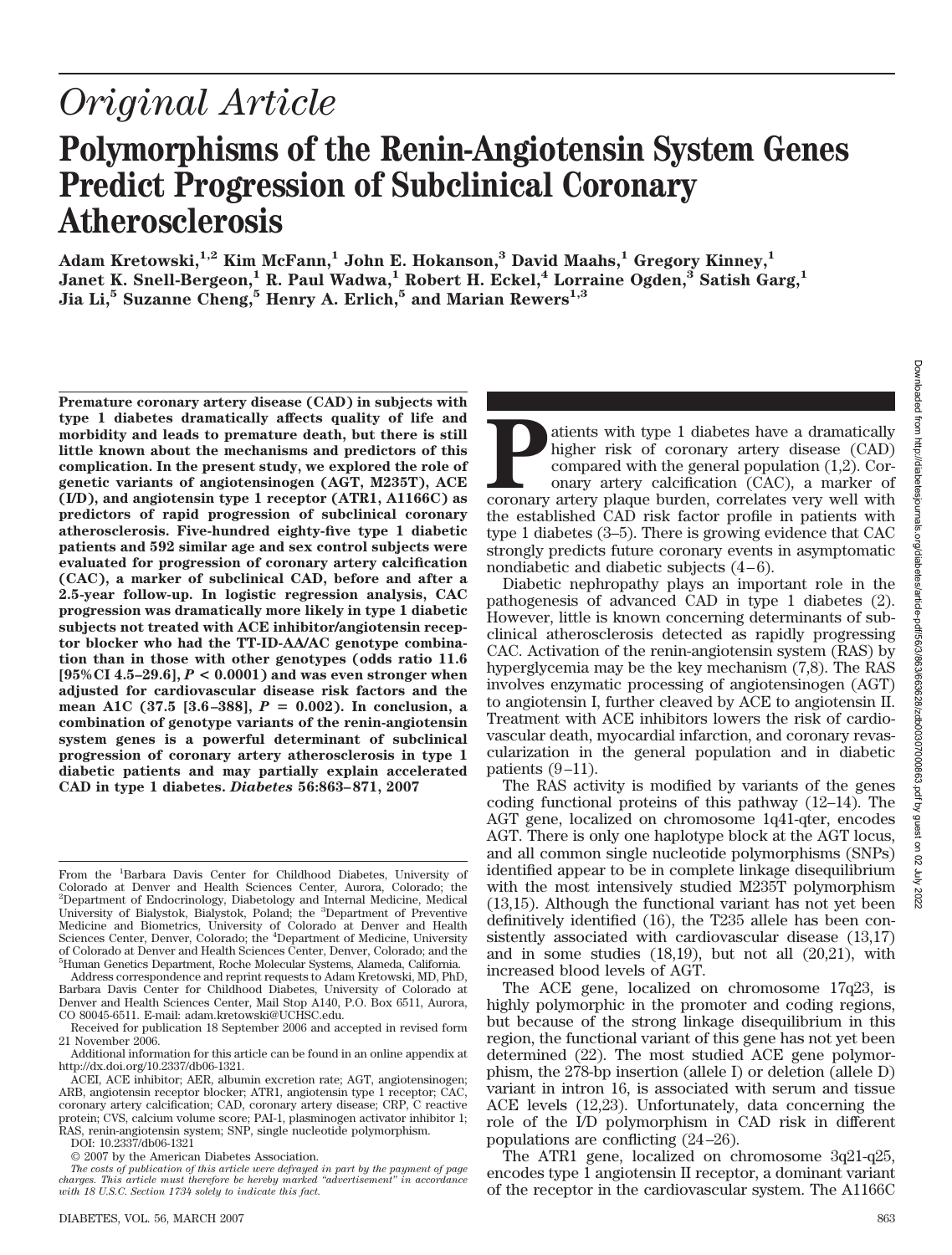Clinical characteristics, frequency of cardiovascular risk factors, and values of CVS markers in type 1 diabetic and control subjects by AGT (MM  $+$  MT versus TT), ACE (II  $+$  ID versus DD), and ATR1 (AA  $+$  AC versus CC) genotypes at baseline visit

|                                   |                 |                 |                 | Type 1 diabetic subjects |                 |                    |
|-----------------------------------|-----------------|-----------------|-----------------|--------------------------|-----------------|--------------------|
|                                   | $MM + MT$       | <b>TT</b>       | $II + ID$       | DD                       | $AA + AC$       | CC                 |
| $\boldsymbol{n}$                  | 478             | 107             | 427             | 158                      | 527             | 58                 |
| Age (years)                       | $36.7 \pm 9.3$  | $37.4 \pm 8.8$  | $36.9 \pm 9.2$  | $36.4 \pm 9.3$           | $36.9 \pm 9.1$  | $35.9 \pm 10.1$    |
| Sex (% of females)                | 55.8            | 53.3            | 54.6            | 57.6                     | 54.3            | 65.5               |
| Follow-up (years)                 | $2.5 \pm 0.4$   | $2.5 \pm 0.4$   | $2.5 \pm 0.4$   | $2.5 \pm 0.3$            | $2.5 \pm 0.4$   | $2.5 \pm 0.3$      |
| BMI $\left({\rm kg/m^2}\right)$   | $26.1 \pm 4.4$  | $26.1 \pm 4$    | $26.1 \pm 4.4$  | $26.1 \pm 4.1$           | $26.1 \pm 4.4$  | $25.9 \pm 4.2$     |
| Type 1 diabetes duration (years)  | $23.4 \pm 9$    | $23.9 \pm 9.1$  | $23.5 \pm 9.1$  | $23.5 \pm 8.9$           | $23.6 \pm 9.1$  | $22.5 \pm 8.6$     |
| Waist-to-hip ratio                | $0.82 \pm 0.08$ | $0.83 \pm 0.08$ | $0.82 \pm 0.08$ | $0.81 \pm 0.09$          | $0.82 \pm 0.08$ | $0.8 \pm 0.07$     |
| A1C $(\%)$                        | $7.9 \pm 1.2$   | $7.8 \pm 1.3$   | $7.9 \pm 1.3$   | $7.9 \pm 1.1$            | $7.9 \pm 1.3$   | $7.9 \pm 1$        |
| $HDL$ (mg/dl)                     | $56 \pm 16$     | $60 \pm 18^*$   | $56 \pm 16$     | $57 \pm 18$              | $57 \pm 16$     | $56 \pm 16$        |
| $LDL$ (mg/dl)                     | $99 \pm 29$     | $105 \pm 33$    | $101 \pm 30$    | $99 \pm 29$              | $100 \pm 30$    | $100 \pm 29$       |
| Triglycerides (mg/dl)             | 81.7            | 84.4            | 83              | 79.9                     | 82.1            | 83                 |
| $AER (\mu g/min)$                 | 9.9             | 10.8            | 10.7            | 8.7                      | 10.1            | 10.4               |
| Albuminuria (%)                   | 20.7            | 21.4            | 21.8            | 18                       | 20.9            | 20                 |
| Serum creatinine                  | $1.2 \pm 0.5$   | $1.2 \pm 0.2$   | $1.2 \pm 0.5$   | $1.2 \pm 0.4$            | $1.2 \pm 0.5$   | $1.2 \pm 0.3$      |
| Smoking (%)                       | 19.4            | 26              | 19.9            | 22.6                     | 20.7            | 19.3               |
| <b>Blood pressure</b>             |                 |                 |                 |                          |                 |                    |
| Systolic (mmHg)                   | $116 \pm 14$    | $120 \pm 13$ †  | $118 \pm 14$    | $116 \pm 12$             | $117 \pm 14$    | $115 \pm 11$ †     |
| Diastolic (mmHg)                  | $77 \pm 8$      | $79 \pm 9$ §    | $77 \pm 9$      | $77\pm8$                 | $78 \pm 9$      | $75 \pm 6*$        |
| Hypertension (%)                  | 40.1            | 47.7            | 41.4            | 44.6                     | 42.4            | 41.4               |
| On statins $(\%)$                 | 14.8            | 20.6            | 15              | 18.3                     | 15.6            | 19                 |
| On ACEI/ARB (%)                   | 34.9            | 32.7            | 33.5            | 38                       | 34.7            | 34.4               |
| $CRP (\mu g/ml)$                  | 1.5             | 1.4             | 1.5             | 1.3                      | 1.4             | 1.7                |
| PAI-1 (ng/ml)                     | 11.1            | 11.7            | 11.4            | 10.5                     | 11.2            | 11.1               |
| Homocysteine $(\mu \text{mol/l})$ | $8.4 \pm 3.9$   | $8.2 \pm 2.9$   | $8.3 \pm 4$     | $8.3 \pm 3$              | $8.4 \pm 3.9$   | $8 \pm 2.7$        |
| Adiponectin $(\mu g/ml)$          | $15.8 \pm 8.9$  | $15.2 \pm 8.2$  | $15.6 \pm 8.7$  | $15.7\pm9.1$             | $15.7 \pm 8.9$  | $15.8$ $\pm$ $7.5$ |

Data are means  $\pm$  SD, %, or geometric mean for triglycerides, AER, CRP, and PAI-1.  $^{*}P = 0.03$ ,  $^{+}P = 0.01$ ,  $^{+}_{*}P = 0.016$ ,  $^{8}P = 0.008$ ,  $\|P = 0.023$ ; corrected for multiple comparisons,  $P_c > 0.05$  for all.

SNP, localized within the haplotype block in the 3 untranslated region of AGTR1 gene, may be involved in posttranscriptional modification and angiotensin II receptor–mediated cell signaling, which is critical for regulating tissue-specific receptor functions (14,27). There are an increasing number of reports of a possible link between the A1166C allele and cardiovascular disease; however, not all results are consistent (28,29).

We hypothesized that these functional RAS gene polymorphisms predict rapid progression of CAC in initially asymptomatic type 1 diabetic subjects and nondiabetic control subjects of similar age, sex, and ethnicity. The RAS genetic markers chosen, AGT (M235T), ACE (I/D), and ATR1 (1166A/C), have been previously reported to be associated with CAD and show biological effect in functional transcriptional studies or are in a close linkage disequilibrium with putative functional variant, if it has not yet been identified.

### **RESEARCH DESIGN AND METHODS**

**Study population.** The Coronary Artery Calcification in Type 1 Diabetes study population has been previously described (3). Briefly, 652 men and women with type 1 diabetes and 764 nondiabetic control subjects aged 19 –56 years and with no history of CAD were enrolled into a prospective follow-up of the development and progression of CAC. All patients with diabetes had been diagnosed when younger than 35 years, had been treated with insulin within 1 year of diagnosis, and had a history of "long lasting " diabetes (mean duration  $23 \pm 9$  years) on enrollment. Nondiabetic control subjects were generally spouses, friends, or neighbors of the cases. All subjects provided informed consent, and the study was approved by the Colorado Combined Institutional Review Board.

AGT, ACE, and ATR1 genotype data were available in 635 type 1 diabetic and 740 control subjects. Because the number of ethnic minority subjects was small and their genotype distributions significantly different from those in non-Hispanic white participants (Supplemental Table A, online appendix [available at http://dx.doi.org/10.2337/db06-1321]), analyses were limited to 585 type 1 diabetic non-Hispanic white patients and 592 non-Hispanic white control subjects.

Participants were examined at the baseline visit in 2000 –2002 and after a mean  $2.5 \pm 0.4$  years of follow-up. Age, race, sex, ethnicity, and data concerning health status and treatment were self-reported. Anthropometric (BMI and waist-to-hip ratio) and blood pressure measurements were obtained at both visits. Insulin resistance was assessed as the inverse of the estimated glucose disposal rate as previously described (3).

**Laboratory measurements.** Total plasma cholesterol and triglyceride levels were measured with standard enzymatic methods, and LDL cholesterol was calculated by the Friedewald formula. A1C levels were determined by high-performance liquid chromatography (Bio-Rad Variant). Adiponectin, C reactive protein (CRP), and plasminogen activator inhibitor 1 (PAI-1) were measured as described previously (30). Urinary albumin excretion rate (AER) was estimated by averaging AER in two timed overnight samples. Micro- (AER 20–199  $\mu$ g/min) or macroalbuminuria (AER  $\geq$ 200  $\mu$ g/min) was diagnosed based on the American Diabetes Association criteria (31).

**CAC.** All patients underwent two electron beam tomography scans without contrast at the baseline and follow-up visit. Images were obtained of the entire epicardial system using an Imatron C-150 Ultrafast CT scanner (Imatron, South San Francisco, CA), with a 100-ms exposure. The standard acquisition protocol as previously described was used (32). Images were electrocardiographically triggered at 80% of the R-R interval, and 30 – 40 contiguous 3-mm slices were acquired.

The threshold for CAC was set at computed tomography density of 130 Hounsfield units in at least three contiguous pixels. A region of interest was encircled within each coronary artery, and computer-driven measurement of the lesion area and maximum density were recorded. A coronary artery calcium score (CAC) for each region was calculated by multiplying the area by the density score according to the standard Agatston method (33). A total calcium score was calculated by adding up scores for all slices and separately for left main, left anterior descending, circumflex, and right coronary arteries. Total calcium volume scores (CVSs) were calculated using the volumetric method, which is based on isotropic interpolation as previously described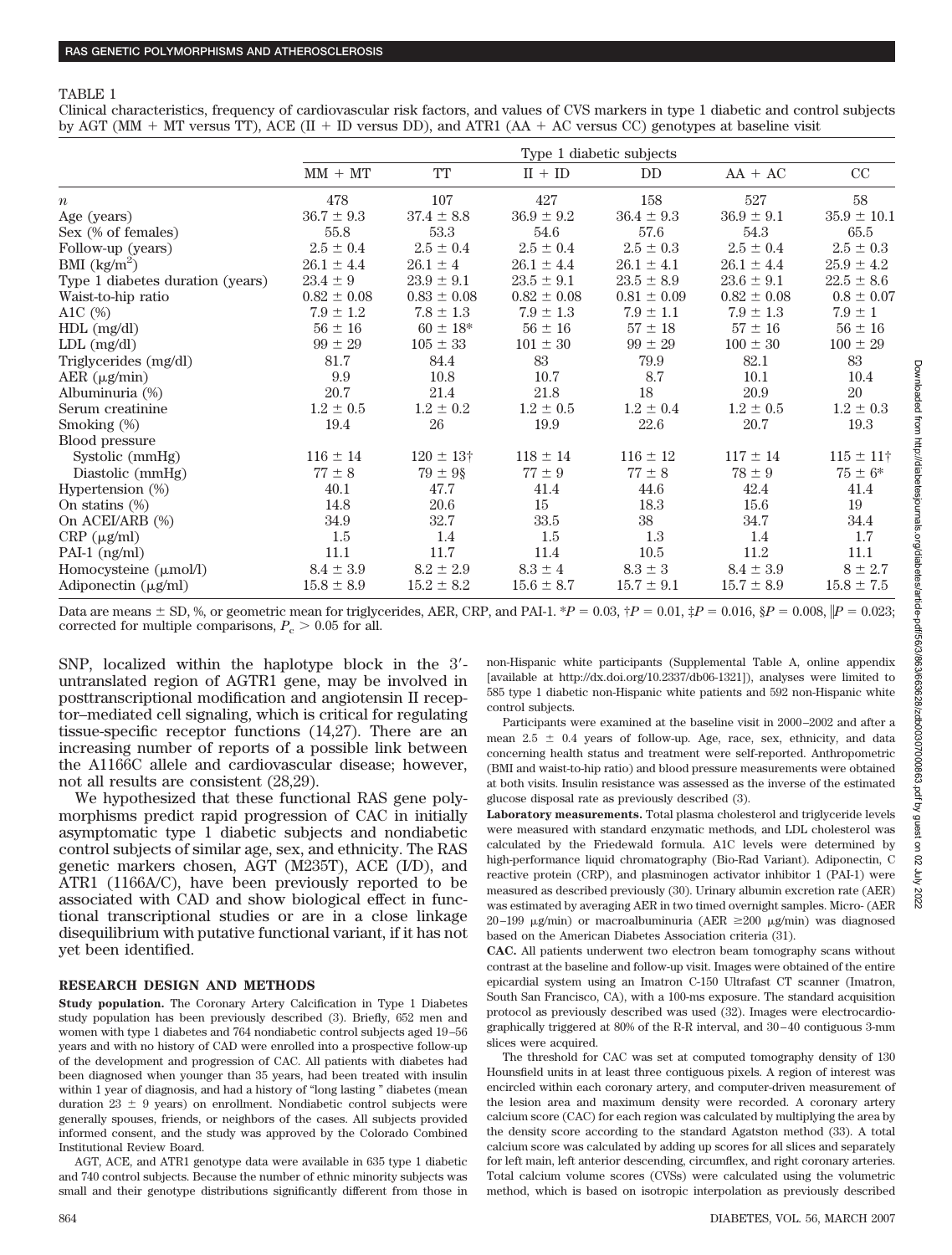|                 | Control subjects |                 |                 |                 |                 |  |  |  |  |  |  |
|-----------------|------------------|-----------------|-----------------|-----------------|-----------------|--|--|--|--|--|--|
| $MM + MT$       | TT               | $II + ID$       | <b>DD</b>       | $AA + AC$       | CC              |  |  |  |  |  |  |
| 503             | 89               | 421             | 171             | 544             | 48              |  |  |  |  |  |  |
| $39.1\pm8.9$    | $39.9 \pm 9.1$   | $39 \pm 9$      | $39.8 \pm 8.6$  | $39.3 \pm 9$    | $38.3 \pm 7.1$  |  |  |  |  |  |  |
| 48.4            | 41.6             | 48.5            | 44.7            | 47.9            | 41.7            |  |  |  |  |  |  |
| $2.4 \pm 0.4$   | $2.4 \pm 0.3$    | $2.4 \pm 0.4$   | $2.4 \pm 0.3$   | $2.4 \pm 0.4$   | $2.3 \pm 0.2$   |  |  |  |  |  |  |
| $25.9 \pm 4.9$  | $26.6 \pm 4.8$   | $25.8 \pm 4.8$  | $26.5 \pm 5.2$  | $26 \pm 5$      | $26.1 \pm 4$    |  |  |  |  |  |  |
|                 |                  |                 |                 |                 |                 |  |  |  |  |  |  |
| $0.83 \pm 0.09$ | $0.84 \pm 0.09$  | $0.83 \pm 0.09$ | $0.84 \pm 0.09$ | $0.83 \pm 0.09$ | $0.85 \pm 0.09$ |  |  |  |  |  |  |
| $5.5 \pm 0.4$   | $5.5 \pm 0.4$    | $5.5 \pm 0.4$   | $5.5 \pm 0.4$   | $5.5 \pm 0.4$   | $5.4 \pm 0.4$   |  |  |  |  |  |  |
| $50 \pm 14$     | $50 \pm 13$      | $50 \pm 14$     | $49 \pm 13$     | $50 \pm 14$     | $49 \pm 15$     |  |  |  |  |  |  |
| $113 \pm 32$    | $120 \pm 34$     | $113 \pm 32$    | $115 \pm 32$    | $114 \pm 33$    | $112 \pm 28$    |  |  |  |  |  |  |
| 110.3           | 110.6            | 106.7           | $119.9*$        | 109.2           | 124.9†          |  |  |  |  |  |  |
| 4.4             | 4.3              | 4.3             | 4.6             | 4.4             | 4.3             |  |  |  |  |  |  |
| 2.9             | 1.1              | 2.2             | 3.7             | 2.9             | $\theta$        |  |  |  |  |  |  |
| $1.2 \pm 0.2$   | $1.2 \pm 0.2$    | $1.2 \pm 0.2$   | $1.2 \pm 0.2$   | $1.2 \pm 0.2$   | $1.2 \pm 0.2$   |  |  |  |  |  |  |
| 23.9            | 18.4             | 21.7            | 26.6            | 22.7            | 27.7            |  |  |  |  |  |  |
| $113 \pm 12$    | $115 \pm 11\$    | $114 \pm 12$    | $114 \pm 12$    | $114 \pm 12$    | $113 \pm 11$    |  |  |  |  |  |  |
| $79 \pm 8$      | $75\pm6$         | $79 \pm 8$      | $79 \pm 8$      | $79 \pm 8$      | $79\pm7$        |  |  |  |  |  |  |
| 13.4            | 19.3             | 14.1            | 14.1            | 14.9            | $6.4\,$         |  |  |  |  |  |  |
| 4.5             | 4.6              | 3.6             | 6.6             | 4.7             | 2.1             |  |  |  |  |  |  |
| $3.2\,$         | 1.1              | 2.1             | 4.7             | $3.1\,$         | $\theta$        |  |  |  |  |  |  |
| 1.3             | 1.4              | 1.3             | 1.4             | 1.3             | 1.6             |  |  |  |  |  |  |
| $19.1\,$        | 20.6             | 18.6            | $21.3\,$        | 19.3            | 19.5            |  |  |  |  |  |  |
| $8.4 \pm 2.2$   | $9 \pm 4$        | $8.5 \pm 2.2$   | $8.4 \pm 3.3$   | $8.5 \pm 2.6$   | $8 \pm 2$       |  |  |  |  |  |  |
| $10.8 \pm 6.3$  | $10.4 \pm 7.2$   | $10.8 \pm 6.2$  | $10.7 \pm 6.6$  | $10.6 \pm 6.4$  | $9.6 \pm 4.8$   |  |  |  |  |  |  |

(33). CVS progression was defined according to the method of Hokanson et al. (32) as an increase of 2.5 or greater in square root–transformed CVSs.

**Genotyping.** Genomic DNA was extracted from leukocytes by the salting out method. Polymorphism of AGT gene encoding amino acid M253T substitution, deletion/insertion polymorphism of ACE gene, and the 1166A/C polymorphism of AGTR1 gene were determined by amplification with biotinylated primers and hybridization to immobilized sequence-specific oligonucleotides (34).

**Statistical analysis.** AGT M/T, ACE I/D, and ATR1 A/C genotype frequencies were estimated by gene counting, and the differences between the studied groups were evaluated by Pearson's  $\chi^2$  test or Fisher's exact test when appropriate. Hardy-Weinberg equilibrium expectations were tested using a  $\chi^2$ goodness-of-fit test.

Variables were examined for a linear relationship with progression of coronary calcium and were categorized if necessary. Demographic and other variables of interest were evaluated in a univariate logistic regression model to determine their relationship to progression of coronary calcium. For continuous variables, differences between groups were evaluated with the Mann-Whitney *U* test.

Multiple logistic regression models were used to assess the relationship between the progression of CVS and AGT, ACE, and ATR1 gene polymorphisms. Maximum likelihood estimates of the odds of having coronary calcium in relation to AGT M/T, ACE I/D, and ATR1 A/C genotype combinations were obtained from models with and without cardiovascular risk factors (Table 4).

For all comparisons, statistical significance was defined as  $P < 0.05$ . *P* corrected  $(P_c = P^* n)$  values for multiple comparisons  $(n)$  were calculated when appropriate. All analyses were carried out in SAS 9.0 (SAS Institute).

# **RESULTS**

**Genotype frequencies.** The frequencies of polymorphic variants of AGT, ACE, and ATR1 genes did not differ significantly between 585 non-Hispanic white patients with type 1 diabetes and 592 non-Hispanic white control subjects included in the analyses, respectively (AGT MM/MT/ TT, 34.2/47.5/18.3% vs. 37.2/47.8/15%, *P* 0.27; ACE II/ID/ DD, 20/53/27% vs. 21.1/50/28.9%,  $P = 0.59$ ; and AT1R AA/AC/CC, 44.6/45.5/9.9% vs. 51.5/40.4/8.1%,  $P = 0.056$ ). The genotypes were distributed according to the Hardy-Weinberg equilibrium in the studied populations.

**Baseline patient characteristics in relation to the AGT, ACE, and ATR1 genotypes.** The baseline clinical characteristics of patients with type 1 diabetes and nondiabetic control subjects included in the analyses are presented in Table 1 by AGT, ACE, and ATR1 genotype status. The AGT TT genotype was associated with higher average systolic and diastolic (in type 1 diabetic patients only) blood pressure, compared with the MM or MT genotypes. Only in type 1 diabetic subjects, the ATR1 CC genotype was associated with lower systolic and diastolic blood pressure than the AA and AC genotypes (Table 1). However, these and other minor differences in lipids and CRP levels were not statistically significant, when corrected for multiple comparisons.

**Association between AGT, ACE, and ATR1 genotypes and prevalence of CAC at baseline.** At the baseline examination, the prevalence of positive CAC scores was higher in subjects with type 1 diabetes, compared with control subjects (37.3 vs. 27.2%,  $P = 0.0002$ ). At the baseline, 247 (42.3%) of type 1 diabetic patients had hypertension, 113 (19.3%) had micro- or macroalbuminuria, and 270 (46.2%) had either. Among the nondiabetic control subjects, the rates were, respectively, 85 (14.3%), 16 (2.7%), and 96 (16.2%). Among type 1 diabetic patients, prevalence of coronary calcification was higher among hypertensive versus normotensive subjects (50.6 vs. 27.6%,  $P < 0.0001$ ) and in those with albuminuria compared with patients free of albuminuria (57.5 vs. 34.5%,  $P < 0.0001$ ). Given the facts that genetic variants of RAS have been associated with diabetic nephropathy/albuminuria (35–38) and/or hypertension (13,16,28) and that both nephropathy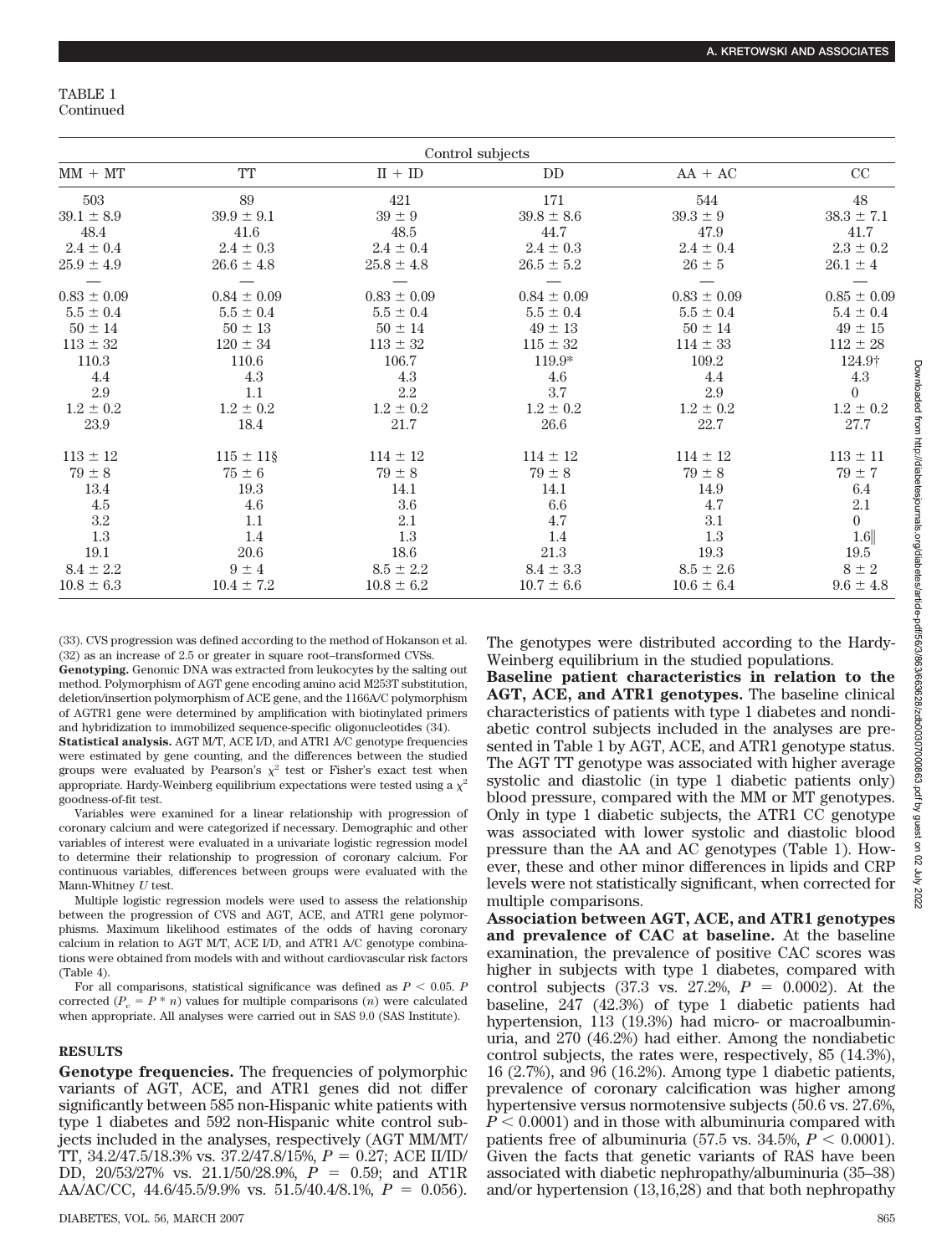The frequencies of CAC at baseline visit in relation to AGT, ACE, and ATR1 genotypes by albuminuria/hypertension status and presence of ACEI/ARB treatment in subjects with type 1 diabetes<sup>\*</sup> ( $n = 550$ ) and control subjects ( $n = 592$ )

|                                                                                 | <b>AGT</b> |      |      |                  |      | ACE  |      |                  |      | AT1R |      |                  |  |
|---------------------------------------------------------------------------------|------------|------|------|------------------|------|------|------|------------------|------|------|------|------------------|--|
|                                                                                 | MМ         | MT   | TT   | $\boldsymbol{P}$ | П    | ID   | DD   | $\boldsymbol{P}$ | AA   | AC   | CC   | $\boldsymbol{P}$ |  |
| Type 1 diabetes without<br>albuminuria and<br>hypertension at<br>baseline visit |            |      |      |                  |      |      |      |                  |      |      |      |                  |  |
| Baseline $(n)$                                                                  | 93         | 137  | 50   |                  | 56   | 153  | 71   |                  | 126  | 129  | 25   |                  |  |
| CAC frequency (%)                                                               | 33.3       | 21.2 | 36   | $0.048\dagger$   | 26.8 | 30.7 | 22.5 | 0.44             | 27   | 29.5 | 24   | 0.82             |  |
| Type 1 diabetes with<br>albuminuria and/or<br>hypertension at<br>baseline visit |            |      |      |                  |      |      |      |                  |      |      |      |                  |  |
| Baseline $(n)$                                                                  | 89         | 125  | 56   |                  | 54   | 142  | 74   |                  | 120  | 123  | 27   |                  |  |
| CAC frequency (%)                                                               | 47.2       | 53.6 | 50   | 0.65             | 53.7 | 50   | 50   | 0.88             | 47.5 | 54.5 | 48.2 | 0.53             |  |
| Controls                                                                        |            |      |      |                  |      |      |      |                  |      |      |      |                  |  |
| Baseline $(n)$                                                                  | 220        | 283  | 89   |                  | 125  | 296  | 171  |                  | 305  | 239  | 48   |                  |  |
| CAC frequency (%)                                                               | 31.4       | 25.8 | 21.4 | 0.15             | 26.4 | 26   | 29.8 | 0.66             | 24.9 | 29.7 | 29.2 | 0.44             |  |

\*Five type 1 diabetic subjects were excluded from this analysis because of unavailable albuminuria data at baseline visit.  $\dot{P}_c > 0.05$ .

and hypertension are the key risk factors for CAD and CAC development, type 1 diabetic patients were stratified by hypertension/albuminuria status to reveal a potential confounder effect of hypertension/albuminuria on RAS gene association with CAC progression (Table 2).

The prevalence of CAC was higher in subjects carrying the AGT 235TT genotype, compared with those with MT or MM genotypes among subjects without albuminuria and/or hypertension (respectively, 36 vs. 21.2 vs. 33.3%, *P* 0.048) but not among type 1 diabetic subjects with albuminuria and/or hypertension at the baseline visit (50 vs. 53.6 vs. 47.2%,  $P = 0.65$  or in healthy control subjects  $(21.4 \text{ vs. } 25.8 \text{ vs. } 31.4\%, P = 0.15).$ 

In both populations, subjects with type 1 diabetes and control subjects, there were no significant differences in the frequency of baseline CAC with regard to the studied genotypes of ACE and ATR1 genes.

**AGT, ACE, and ATR1 genotypes as predictors of CAC progression during prospective follow-up.** Data concerning CAC progression were available in 490 subjects with type 1 diabetes and 506 control subjects, who completed both the baseline and the follow-up examinations (Supplemental Fig. A, online appendix).

CAC progression was significantly higher in carriers of the TT genotype, compared with those having MT or MM genotypes among patients without albuminuria/hypertension (28.2 vs. 7.1 vs. 6.7%,  $P = 0.001$ ) and with albuminuria or hypertension and not treated with ACE inhibitor (ACEI)/angiotensin receptor blocker (ARB) during the follow up (57.1 vs. 6.3 vs. 25%,  $P = 0.028$ ) (Table 3). In contrast, no effect of the studied AGT gene variants on CAC progression was observed in type 1 diabetic subjects on ACEI/ARB treatment during the follow up (32.4 vs. 38.1 vs. 40.3%,  $P = 0.72$ ).

There was no statistically significant association of any particular ACE or ATR1 genotype with CAC progression in subjects with type 1 diabetes and control subjects (Table 2). However, when the combinations of AGT-ACE, AGT-ATR1, and AGT-ACE-ATR1 genotypes were analyzed, some genotype combinations were shown to have an additive effect on CAC risk progression in comparison with the effect of TT genotypes only (Table 4).

In type 1 diabetic subjects without albuminuria and

without hypertension, the frequency of CAC progression was significantly higher among carriers of AGT(TT)- ATR1(AC) (40 vs. 8.9%,  $P = 0.0003$ ), AGT(TT)-ATR1(AA)  $(27.8 \text{ vs. } 9.6\%, P = 0.02)$ , and AGT(TT)-ACE(ID) (50 vs. 7.2%,  $P < 0.0001$ ) combinations, when compared with subjects with the remaining genotype combinations. When the combinations of three studied genes were constructed, the highest frequency of CAC progression was observed in type 1 diabetic subjects carrying AGT(TT)-ACE(ID)- ATR1(AA/AC) in comparison with those with other genetic variants among type 1 diabetic subjects without albuminuria and without hypertension at second visit (56.3 vs. 7.1\%,  $P < 0.0001$ ).

A similar tendency for higher CAC progression was observed in carriers of AGT(TT)-ATR1(AA), AGT(TT)- ATR1(AC), and AGT(TT)-ACE(ID)-ATR1(AA/AC) combinations among type 1 diabetic subjects with albuminuria and/or hypertension at second visit but not treated with ACEI/ARB during the follow-up; however, because of a small number of subjects, these differences (respectively, 66.7 vs. 19.4%,  $P = 0.13$ ; 100 vs. 18.9%,  $P = 0.048$ ; and 66.7 vs. 19.4%,  $P = 0.13$ ) were not statistically significant or lost significance after correction for multiple comparisons (Table 4).

Most interestingly, the effect of AGT(TT)-ACE(ID)- ATR1(AA/AC) combination on CAC progression was statistically significant in type 1 diabetic subjects with mean A1C  $\geq$ 7% (53.1 vs. 23.4%, *P* = 0.0003) but not in those with A1C  $\langle 7\%$  (28.6 vs. 20.2%,  $P = 0.63$ ).

Presence of particular AGT-ACE, AGT-ATR1, or AGT/ ACE/ATR1 genotype combinations did not influence the risk of CAC progression either in type 1 diabetic subjects treated with ACEI/ARB (Table 4) or in the control group (data not shown).

**Logistic regression analysis of CAC progression.** In logistic regression analysis, CAC progression was predicted by type 1 diabetes (odds ratio [OR]  $2.3, P = 0.065$ ), AGT (TT) genotype (OR 2.1,  $P = 0.0008$ ), ATR1 (AA+AC) genotype (OR 3.5,  $P = 0.007$ ), interaction between 235TT AGT genotype and albuminuria status ( $OR_{TT\_AGT^*}$  albuminuria 0.05,  $P = 0.003$ ), presence of CAC at the first visit (OR 3.9,  $P < 0.0001$ , and age (OR 2.5/10 years,  $P < 0.0001$ ) in a model adjusted for ACE (ID) genotype, sex, BMI, waist-to-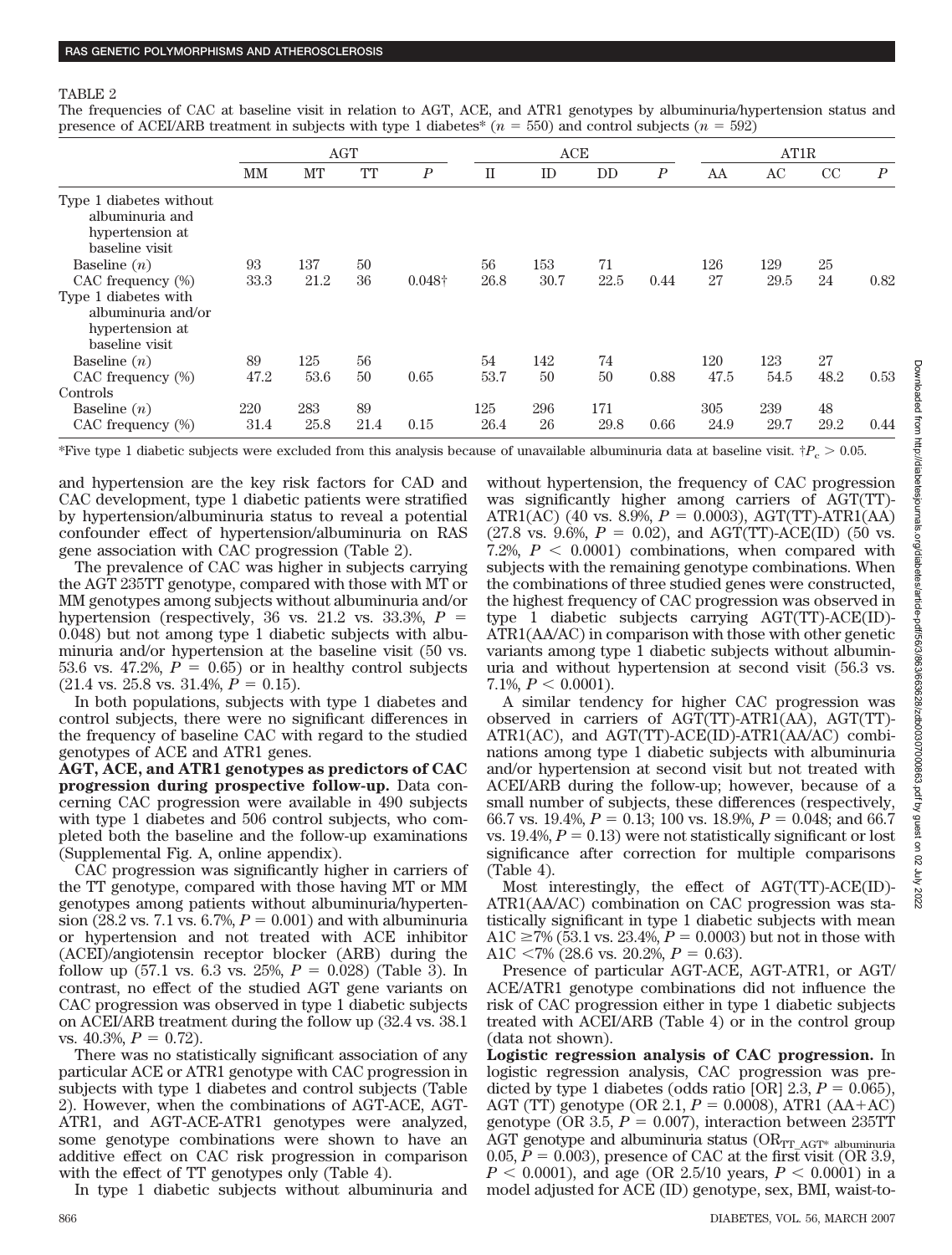The prevalence of CAC progression over a 2.5-year follow-up in relationship to the AGT, ACE, and ATR1 genotypes by diabetes status and presence of ACE inhibition or angiotensin receptor blocking treatment

|                                                                                  | <b>AGT</b> |      |      |                  | ACE       |      |      |                  | AT1R |          |                |                  |
|----------------------------------------------------------------------------------|------------|------|------|------------------|-----------|------|------|------------------|------|----------|----------------|------------------|
|                                                                                  | MM         | MT   | TT   | $\boldsymbol{P}$ | $\rm{II}$ | ID   | DD   | $\boldsymbol{P}$ | AA   | $\rm AC$ | CC             | $\boldsymbol{P}$ |
| Type 1 diabetes without<br>albuminuria and/or<br>hypertension at<br>second visit |            |      |      |                  |           |      |      |                  |      |          |                |                  |
| $\boldsymbol{n}$                                                                 | 60         | 85   | 39   |                  | 42        | 93   | 49   |                  | 87   | 79       | 18             |                  |
| CAC progression (%)<br>Type 1 diabetes with<br>albuminuria and/or                | 6.7        | 7.1  | 28.2 | 0.001            | 11.9      | 14   | 6.1  | 0.37             | 10.3 | 13.9     | 5.6            | 0.55             |
| hypertension at<br>second visit without<br><b>ACEI/ARB</b> treatment             |            |      |      |                  |           |      |      |                  |      |          |                |                  |
| $\boldsymbol{n}$                                                                 | 16         | 16   | 7    |                  | 4         | 24   | 11   |                  | 16   | 17       | 6              |                  |
| CAC progression (%)                                                              | 25         | 6.3  | 57.2 | $0.028*$         | 50        | 16.7 | 27.3 | 0.32             | 31.3 | 23.5     | $\overline{0}$ | 0.30             |
| Type 1 diabetes with<br>albuminuria and/or<br>hypertension at<br>second visit on |            |      |      |                  |           |      |      |                  |      |          |                |                  |
| <b>ACEI/ARB</b> treatment                                                        |            |      |      |                  |           |      |      |                  |      |          |                |                  |
| $\boldsymbol{n}$                                                                 | 77         | 113  | 37   |                  | 46        | 120  | 61   |                  | 91   | 114      | 22             |                  |
| CAC progression (%)<br>Controls                                                  | 40.3       | 38.1 | 32.4 | 0.72             | 39.1      | 40.8 | 31.2 | 0.44             | 40.1 | 50.2     | 9.7            | 0.55             |
| $\boldsymbol{n}$                                                                 | 173        | 202  | 77   |                  | 96        | 227  | 129  |                  | 231  | 180      | $41\,$         |                  |
| CAC progression (%)                                                              | 15         | 11.9 | 10.4 | 0.52             | 15.6      | 12.3 | 11.6 | 0.64             | 12.1 | 16.1     | $2.4\,$        | 0.055            |

 $*P_c > 0.05$ .

hip ratio, estimated glucose disposal rate, mean levels of A1C, HDL, LDL, triglycerides, fibrinogen, PAI-1, adiponectin, CRP, homocysteine, apolipoprotein B, creatinine, smoking, mean systolic/diastolic blood pressure, ACEI/ ARB treatment, treatment with statins, and duration of follow-up.

After stratification by diabetes status, AGT(TT) genotype (OR  $6.5, P = 0.0005$ ), ATR1 (AA+AC) genotype (OR 3.7,  $P = 0.031$ ), presence of CAC at the first visit (OR 3.3,  $P =$ 0.001), age (OR 1.94/10 years,  $P = 0.008$ ), diabetes duration (OR 1.94/10 years,  $P = 0.0016$ ), and the interaction between AGT (TT) genotype and ACEI/ARB treatment status  $\text{OR}_{\text{CT_AGT* ACEIARB}}$  0.14,  $P = 0.007$  significantly predicted CAC progression in subjects with type 1 diabetes.

When the interaction between AGT(TT) and ACE(ID) genotypes had been added to the last model, this interaction was found to have a significant effect on CAC progression ( $OR_{AGT(TT)^* ACE(ID)}$  3.6,  $P = 0.037$ ) with the suggestive deviance of the last two studied models ( $\chi^2 = 4.094$ , *P* = 0.0430). Unfortunately, we were unable to perform a test of the two-way interaction between AGT(TT) and ATR1(AA/AC) and a test of three-way interaction because of complete separation of the data.

The risk of CAC progression in nondiabetic control subjects was associated with the presence of baseline CAC (OR 4.2,  $P = 0.0006$ ), age (OR 2.5/10 years,  $P = 0.0027$ ), BMI (OR 4.7,  $P = 0.0021$ ), and fibrinogen (OR 1.7,  $P =$ 0.013). In contrast to type 1 diabetic subjects, in nondiabetic control subjects AGT, ACE, and ATR genetic variants were not significant predictors of CAC progression.

Because significant interactions between an ACEI/ARB treatment status and 235TT AGT genotype were observed, further stratification according to ACEI/ARB treatment status was performed in type 1 diabetic patients (Table 5). Type 1 diabetic patients not treated with ACEI/ARB

DIABETES, VOL. 56, MARCH 2007 867

carrying TT AGT genotype had an approximately fivefold greater risk of CAC progression compared with those not carrying this genotype (Table 5). This relationship was twofold greater after adjustment for age, sex, BMI, waistto-hip ratio, diabetes duration, duration of follow-up, smoking, treatment with statins, baseline CAC, LDL, HDL, triglycerides, serum creatinine, fibrinogen, PAI-1, homocysteine, and adiponectin (model 2) (OR  $10.7$ ,  $P = 0.0008$ ). The adjustment for the presence of albuminuria (model 3) had only slight influence on this relationship (OR 13, *P* 0.004). In contrast, adjustment for mean A1C levels (model 4) significantly increased the strength of this association  $(OR 21.8, P = 0.003)$  (Table 5).

Further analysis confirmed that genetic variants of ACE and ATR1 genes have an additional influence on the strength of the association between the TT AGT genotype and the risk of CAC progression (Table 5). Among type 1 diabetic patients not treated with ACEI/ARB, CAC progression was dramatically more likely in subjects carrying the AGT(TT)-ACE(ID)-ATR1(AA/AC) genotype combination than in those with other genotypes (OR  $37.5$ ,  $P =$ 0.002, model adjusted for other CAD risk factors) (Table 5).

In contrast, the presence of any particular studied genotype or genotype combinations had no significant effect on the risk of CAC progression in type 1 diabetic subjects treated with ACEI/ARB during the follow-up (Table 5).

# **DISCUSSION**

To our knowledge, this is the first study in subjects with type 1 diabetes that has shown a significant association between AGT TT genotype and progression of CAC, a marker of subclinical coronary atherosclerosis. The risk of CAC progression was significantly higher for the combina-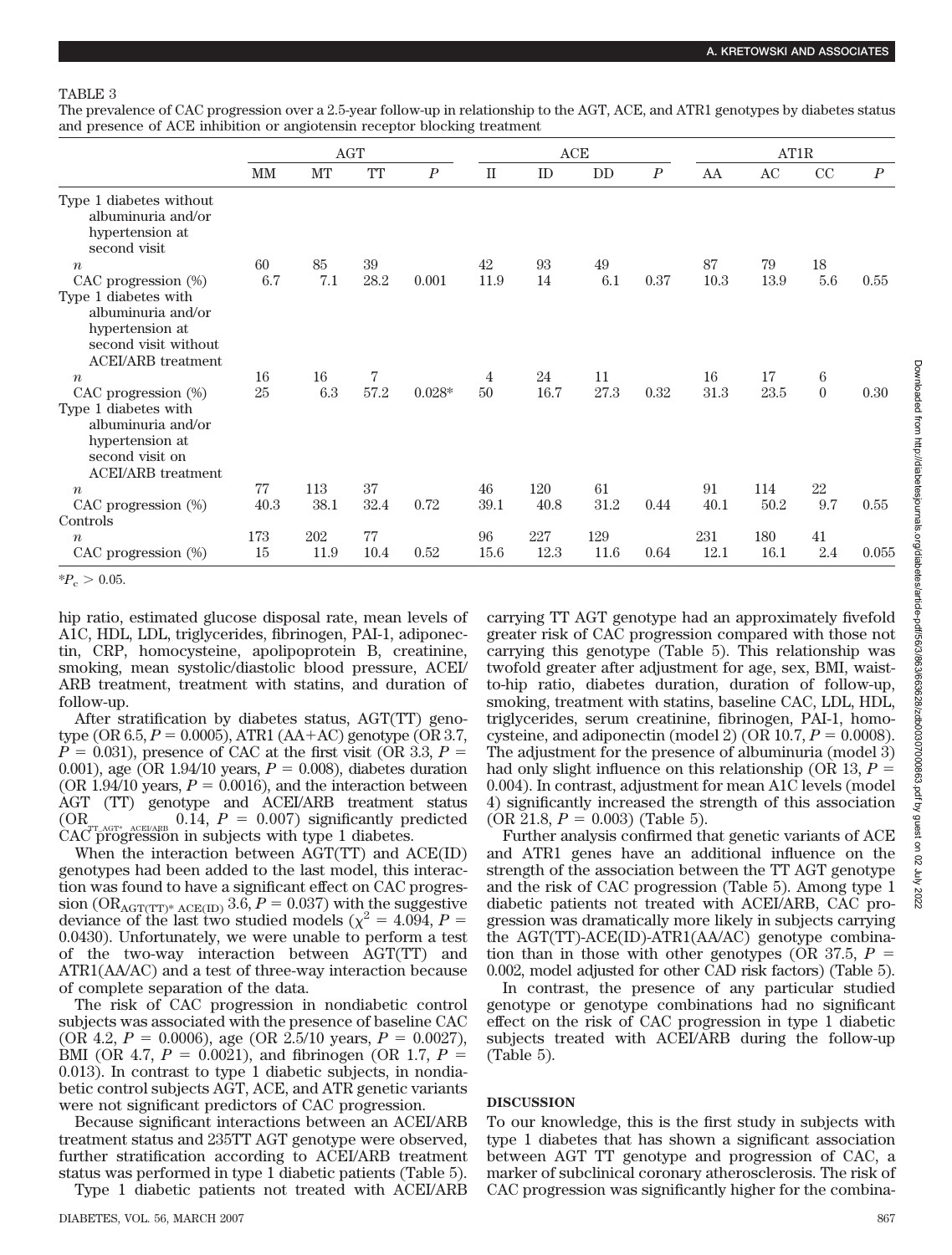The frequencies of CAC progression in type 1 diabetes carriers of the AGT-ACE, AGT-ATR1, or AGT-ACE-ATR1 genotype combinations versus remaining genotype combinations by albuminuria and/or hypertension status and ACEI/ARB treatment during the follow-up

|                         | Type 1 diabetes without<br>albuminuria and/or hypertension<br>at second visit<br>$(n = 184)$ |                  | Type 1 diabetes with<br>albuminuria and/or hypertension at<br>second visit without ACEI/ARB<br>during the follow-up<br>$(n = 39)$ | Type 1 diabetes with<br>albuminuria or hypertension at<br>second visit on ACEI/ARB<br>during the follow-up<br>$(n = 227)$ |                                                                              |                  |  |
|-------------------------|----------------------------------------------------------------------------------------------|------------------|-----------------------------------------------------------------------------------------------------------------------------------|---------------------------------------------------------------------------------------------------------------------------|------------------------------------------------------------------------------|------------------|--|
| Genotype                | CAC progression in<br>carriers of studied<br>versus remaining                                |                  | CAC progression in<br>carriers of studied<br>versus remaining                                                                     |                                                                                                                           | CAC progression in<br>carriers of studied<br>versus remaining                |                  |  |
| combinations            | genotype combinations                                                                        | $\boldsymbol{P}$ | genotype combinations                                                                                                             | $\boldsymbol{P}$                                                                                                          | genotype combinations                                                        | $\boldsymbol{P}$ |  |
| AGT-AGTR1               |                                                                                              |                  |                                                                                                                                   |                                                                                                                           |                                                                              |                  |  |
| TT-AA                   | 27.8 (5 of 18) vs. 9.6<br>$(16 \text{ of } 166)$<br>40 (6 of 15) vs. $8.9$                   | $0.02\mathrm{*}$ | 66.7 (2 of 3) vs. 19.4<br>$(7 \text{ of } 36)$<br>100 (2 of 2) vs. 18.9                                                           | $0.13\,$                                                                                                                  | 38.9 (7 of 18) vs. 37.8<br>$(79 \text{ of } 209)$<br>29.4 (5 of 17) vs. 38.6 | 0.92             |  |
| TT-AC                   | $(15 \text{ of } 169)$<br>$0(0 \text{ of } 6)$ vs. 11.8                                      | 0.0003           | $(7 \text{ of } 37)$<br>$0(0 \text{ of } 2)$ vs. 24.3                                                                             | $0.048*$                                                                                                                  | $(81 \text{ of } 210)$<br>$0(0 \text{ of } 2)$ vs. 38.2                      | 0.45             |  |
| TT-CC                   | $(21 \text{ of } 178)$<br>$7.5(3 \text{ of } 40)$ vs. $12.5$                                 | $\mathbf{1}$     | $(9 \text{ of } 37)$<br>$0(0 \text{ of } 4)$ vs. 25.7                                                                             | $\mathbf{1}$                                                                                                              | $(86 \text{ of } 225)$<br>31 (13 of 42) vs. $39.5$                           | 0.53             |  |
| MT-AA                   | $(18 \text{ of } 144)$<br>5.1 (2 of 39) vs. 13.1                                             | 0.57             | $(9 \text{ of } 35)$<br>11.1 $(1 \text{ of } 9)$ vs. 26.7                                                                         | 0.56                                                                                                                      | $(73 \text{ of } 185)$<br>46.4 (26 of 56) vs. $35.1$                         | 0.30             |  |
| MT-AC                   | $(19 \text{ of } 145)$<br>16.7 $(1 \text{ of } 6)$ vs. 11.2                                  | 0.26             | $(8 \text{ of } 30)$<br>$0(0 \text{ of } 3)$ vs. 25                                                                               | 0.65                                                                                                                      | $(60 \text{ of } 171)$<br>26.7 (4 of 15) vs. 38.7                            | 0.13             |  |
| MT-CC                   | $(20 \text{ of } 178)$<br>$3.5$ (1 of 29) vs. 12.9                                           | 0.52             | $(9 \text{ of } 36)$<br>33.3 (3 of 9) vs. 20                                                                                      | 1                                                                                                                         | $(82 \text{ of } 212)$<br>48.4 (15 of 31) vs. 36.2                           | 0.35             |  |
| MM-AA                   | $(20 \text{ of } 155)$<br>$12$ (3 of 25) vs. $11.3$                                          | 0.21             | $(6 \text{ of } 30)$<br>16.7 (1 of 6) vs. 24.2                                                                                    | 0.41                                                                                                                      | $(71 \text{ of } 196)$<br>34.2 (14 of 41) vs. 38.7                           | 0.19             |  |
| MM-AC                   | $(18 \text{ of } 159)$<br>$0(0 \text{ of } 6)$ vs. 11.8                                      | $\mathbf{1}$     | $(8 \text{ of } 33)$<br>$0(0 \text{ of } 1)$ vs. 23.7                                                                             | $\mathbf{1}$                                                                                                              | $(72 \text{ of } 186)$<br>40 (2 of 5) vs. $37.8$                             | 0.59             |  |
| MM-CC<br><b>AGT-ACE</b> | $(21 \text{ of } 178)$                                                                       | $\mathbf{1}$     | $(9 \text{ of } 38)$                                                                                                              | $\mathbf{1}$                                                                                                              | $(84 \text{ of } 222)$                                                       | $\mathbf{1}$     |  |
|                         | 8.3 (1 of 12) vs. 11.6                                                                       |                  | $0(0 \text{ of } 0)$ vs. 23.1                                                                                                     |                                                                                                                           | 40 (4 of 10) vs. $37.8$                                                      |                  |  |
| $TT-II$                 | $(20 \text{ of } 172)$<br>50 (9 of 18) vs. 7.2                                               | 1                | $(9 \text{ of } 39)$<br>40 (2 of 5) vs. $20.6$                                                                                    |                                                                                                                           | $(82 \text{ of } 217)$<br>38.9 (7 of 18) vs. 37.8                            | $\mathbf{1}$     |  |
| TT-ID                   | $(12 \text{ of } 166)$<br>11.1 $(1 \text{ of } 9)$ vs. 11.4                                  | < 0.0001         | $(7 \text{ of } 34)$<br>$100(2 \text{ of } 2)$ vs. $18.9$                                                                         | 0.34                                                                                                                      | $(79 \text{ of } 209)$<br>11.1 $(1 \text{ of } 9)$ vs. 39                    | 0.92             |  |
| TT-DD                   | $(20 \text{ of } 175)$<br>22.2 (4 of 18) vs. 10.2                                            | $\mathbf{1}$     | $(7 \text{ of } 37)$<br>$0(0 \text{ of } 1)$ vs. 23.7                                                                             | $0.048*$                                                                                                                  | $(85 \text{ of } 218)$<br>36.4 (8 of 22) vs. 38.1                            | 0.16             |  |
| $MT-II$                 | $(17 \text{ of } 166)$<br>4.9 $(2 \text{ of } 41)$ vs. 13.3                                  | 0.13             | $(9 \text{ of } 38)$<br>$0(0 \text{ of } 11)$ vs. 32.1                                                                            | 0.58                                                                                                                      | $(78 \text{ of } 205)$<br>42.4 (25 of 59) vs. $36.3$                         | 0.88             |  |
| MT-ID                   | $(19 \text{ of } 143)$<br>$0(0 \text{ of } 26)$ vs. 13.3                                     | 0.17             | $(9 \text{ of } 28)$<br>25 (1 of 4) vs. 22.9                                                                                      | 0.04                                                                                                                      | $(61 \text{ of } 168)$<br>$31.3$ (10 of 32) vs. 39                           | 0.41             |  |
| MT-DD                   | $(21 \text{ of } 158)$<br>$0(0 \text{ of } 12)$ vs. $12.2$                                   | $0.048*$         | $(8 \text{ of } 35)$<br>66.7 (2 of 3) vs. 19.4                                                                                    | $\mathbf{1}$                                                                                                              | $(76 \text{ of } 195)$<br>42.9 (6 of 14) vs. 37.6                            | 0.40             |  |
| $MM-II$                 | $(21 \text{ of } 172)$<br>$6.9$ (2 of 34) vs. 12.7                                           | 0.37             | $(7 \text{ of } 36)$<br>$25(2 \text{ of } 8)$ vs. $22.6$                                                                          | 0.06                                                                                                                      | $(80 \text{ of } 213)$<br>39.5 (17 of 43) vs. 37.5                           | 0.78             |  |
| MM-ID                   | $(19 \text{ of } 158)$<br>14.3 (2 of 14) vs. 11.2                                            | 0.38             | $(7 \text{ of } 31)$<br>$0(0 \text{ of } 5)$ vs. 26.5                                                                             | $\mathbf{1}$                                                                                                              | $(69 \text{ of } 184)$<br>40 (8 of 20) vs. 37.7                              | 0.80             |  |
| MM-DD<br>AGT-ACE-AGTR   | $(19 \text{ of } 170)$                                                                       | 0.66             | $(9 \text{ of } 34)$                                                                                                              | 0.32                                                                                                                      | $(78 \text{ of } 207)$                                                       | 0.83             |  |
| TT-ID-(AA or AC)        | $56.3$ (9 of 16) vs. 7.1<br>$(12 \text{ of } 168)$                                           | < 0.0001         | 66.7 $(2 \text{ of } 3)$ vs. 19.4<br>$(7 \text{ of } 36)$                                                                         | 0.13                                                                                                                      | 41.2 (7 of 17) vs. 37.6<br>$(79 \text{ of } 210)$                            | $0.77\,$         |  |

Data are %.  $*P_c > 0.05$ .

tion of AGT (TT) and ACE (ID) and/or ATR1 (AA or AC) genotypes, which suggests the additive role of other genes (ACE and ATR1) coding the proteins of the RAS pathway in the process of coronary atherosclerosis in type 1 diabetic subjects. Most interestingly, the effect of the studied genetic variants on CAC progression was observed only in type 1 diabetic subjects with poor metabolic control (A1C  $\geq$ 7%) and not treated with ACEI/ARB but not among patients with mean  $A1C < 7%$  and/or on  $ACEI/ARB$ treatment. No significant association between the risk of progression of subclinical atherosclerosis and the studied SNPs of RAS genes has been found in nondiabetic control subjects.

The role of genetic factors associated with premature coronary atherosclerosis in subjects with type 1 diabetes has not been intensively studied yet. To our knowledge, there is only one published study that analyzed the same genetic variants of RAS as evaluated in the present study (39). Apparently contrary to the present observations, no associations of AGT 235M/T polymorphism or interactions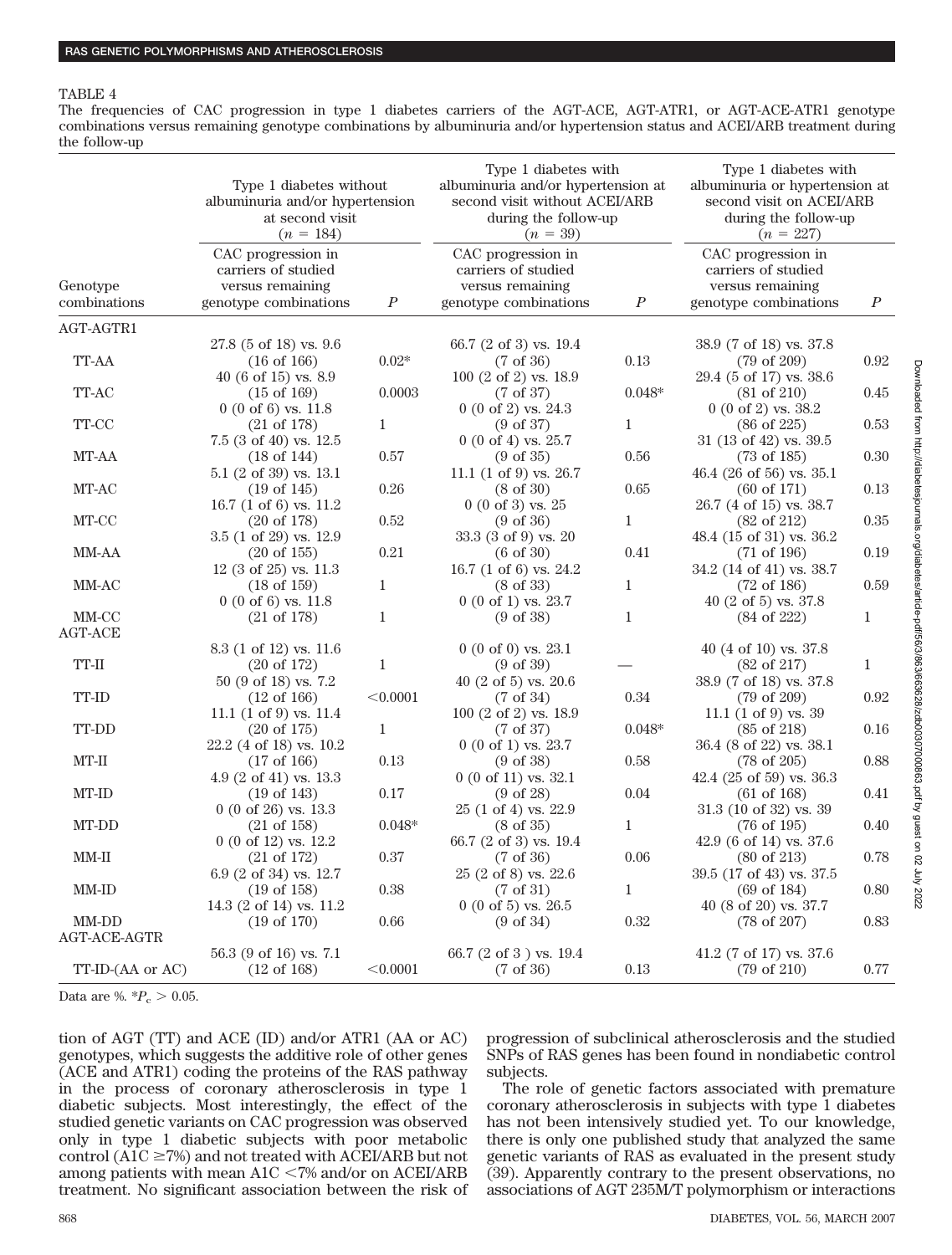Multivariate logistic regression analysis of CAC progression in type 1 diabetic subjects with the studied AGT/ACE/ATR1 genotype combination versus remaining genotype combinations by ACEI/ARB treatment during the follow-up

|                                                                | Model 1<br>(not adjusted)              |                  | Model 2<br>(adjusted for CAD)<br>risk factors)*      |                  | Model 3<br>(model 2 adjusted<br>for albuminuria status) |                  | Model 4<br>(model 3 adjusted<br>for mean $A1C$ ) |                  |
|----------------------------------------------------------------|----------------------------------------|------------------|------------------------------------------------------|------------------|---------------------------------------------------------|------------------|--------------------------------------------------|------------------|
| Genotype combinations                                          | OR (95% CI)                            | $\boldsymbol{P}$ | OR (95% CI)                                          | $\boldsymbol{P}$ | OR (95% CI)                                             | $\boldsymbol{P}$ | OR (95% CI)                                      | $\boldsymbol{P}$ |
| Type 1 diabetes without ACEI/ARB<br>treatment during follow-up |                                        |                  |                                                      |                  |                                                         |                  |                                                  |                  |
| AGT (TT)                                                       |                                        |                  | $5.1(2.4-10.8)$ $\leq 0.0001$ 10.7 (2.7-42.4) 0.0008 |                  | $13(2.3 - 73.5)$                                        | 0.004            | $21.8(3-161)$                                    | 0.003            |
| AGT (TT)-ACE (ID)                                              |                                        |                  | $8.1 (3.3-19.6)$ < 0.0001 15.4 (3.5-68.6) 0.0003     |                  | $16(2.1-124)$                                           | 0.008            | $36.9(3.6 - 380)$                                | 0.002            |
| AGT (TT)-ATR1 (AA/AC)                                          | $6.9(3.2-15.2)$ < 0.0001 12.1 (3-49.8) |                  |                                                      | 0.0005           | $13.9(2.5 - 78.4)$                                      | 0.003            | $21.9(3-159)$                                    | 0.002            |
| AGT (TT)-ACE (ID)-ATR1                                         |                                        |                  |                                                      |                  |                                                         |                  |                                                  |                  |
| (AA/AC)                                                        | $11.6(4.5-29.6) < 0.0001$              |                  | $17(3.7-76.9)$ 0.0002                                |                  | $17.2(2.2-136)$                                         | 0.007            | $37.5(3.6-388)$ 0.002                            |                  |
| Type 1 diabetes on ACEI/ARB                                    |                                        |                  |                                                      |                  |                                                         |                  |                                                  |                  |
| during follow-up                                               |                                        |                  |                                                      |                  |                                                         |                  |                                                  |                  |
| AGT (TT)                                                       | $0.8(0.4-1.6)$                         | 0.56             | $0.8(0.3-2.1)$                                       | 0.68             | $0.9(0.3-2.5)$                                          | 0.83             | $1.1(0.4-3.1)$                                   | 0.92             |
| AGT (TT)-ACE (ID)                                              | $1(0.4-2.8)$                           | 0.93             | $1.3(0.4-4.5)$                                       | 0.72             | $1.1(0.3-4.3)$                                          | 0.92             | $0.9(0.3-4.6)$                                   | 0.90             |
| AGT (TT)-ATR1 (AA/AC)                                          | $0.8(0.4-1.8)$                         | 0.63             | $1(0.4-2.7)$                                         | 0.94             | $1.2(0.4 - 3.3)$                                        | 0.77             | $1.4(0.5-4.3)$                                   | 0.53             |
| AGT (TT)-ACE (ID)-ATR1                                         |                                        |                  |                                                      |                  |                                                         |                  |                                                  |                  |
| (AA/AC)                                                        | $1.2(0.4 - 3.2)$                       | 0.77             | 1.6(0.4–5.9)                                         | 0.46             | $1.4(0.3-6)$                                            | 0.62             | 1.5(0.3–6.6)                                     | 0.58             |

\*Adjusted for age, sex, BMI, waist-to-hip ratio, mean systolic blood pressure, mean diastolic blood pressure, diabetes duration, duration of follow-up, smoking, treatment with statins, baseline CAC, LDL, HDL, triglycerides, serum creatinine, fibrinogen, PAI-1, apolipoprotein B, homocysteine, and adiponectin.

between AGT 235M/T, I/D ACE, or/and 1166A/C polymorphisms with regard to cardiovascular disease were found by van Ittersum et al. (39) in the cross-sectional Dutch study comprising 257 subjects with type 1 diabetes. Surprisingly, in this study, the use of ACEIs was not included as a covariate in logistic regression analysis of CAD risk (39). Because in our study, the effect of RAS gene variants is highly related to ACEI/ARB treatment, we cannot be sure that the results of two studies are different. Moreover, because the type 1 diabetic population from the study of van Ittersum et al. had significantly shorter disease duration (17.1  $\pm$  11.4 years) in comparison with our cohort  $(23.5 \pm 9)$  years at baseline) and had a limited number of cardiovascular events (38 of 257), it is also possible that their study did not have sufficient power to detect differences in CAD risk between the carriers of different RAS genotypes or genotypes combinations.

In fact, there is increasing evidence that the T235 variant is associated with myocardial infarction and other forms of clinically overt coronary heart disease in the general population (17,40). Recently, the RAS has been thought to play a critical role also in the development of CACs (41). Angiotensin II activates transcription of "calcificationrelated" genes: parathyroid hormone receptor, bone morphogenic protein 2, and bone-liver-kidney-alkaline phosphatase genes in the coronary artery vascular smooth muscle cells (41). These effects seem to be parallel to RAS influence on the other mechanisms of coronary atherosclerosis development, including vascular smooth muscle proliferation, intimal fibrosis, chemoattraction of inflammatory cells, increase of plasminogen activator inhibitor-1 expression, and lipid accumulation/atherogenecity (42– 44).

In the present study, we did not find a separate association of ACE genotypes with coronary atherosclerosis development in type 1 diabetic subjects or the control group, which is in line with most large studies and meta-analysis in nondiabetic populations (26,45). Our data are in line with the results of a Danish study, reported by Tarnow et al. (46), which have shown a lack of association

of ACE genotypes with the risk of CAD development among type 1 diabetic patients without nephropathy.

Because only 41 type 1 diabetic subjects in our study had macroalbuminuria and/or reduced renal function (increased creatinine levels), we were not able to confirm results of two previous studies among type 1 diabetic subjects with diabetic nephropathy: the GENEDIAB Study and the previously mentioned study of Tarnow et al. (46), showing that individuals carrying ACE ID or DD genotypes have significantly higher frequencies of myocardial infarction and other forms of coronary heart disease in comparison with those with the II genotype (respectively, 10.6 vs. 6.6 vs. 1.1% and 19 vs. 24 vs. 7.5%) (46,47). Because type 1 diabetic subjects with diabetic nephropathy have significantly higher risk of CAD and there is a growing evidence that I/D ACE polymorphism is associated with the presence and severity of diabetic nephropathy (35,36), the coexistence of myocardial infarction and diabetic nephropathy can be a source of confusion for assessing the role of ACE gene polymorphism in susceptibility to CAD in subjects with type 1 diabetes (47).

In the present study, we have found a significant interaction between the AGT M235T polymorphism and ACE ID genotype with regard to CAC progression risk. This additive effect of ACE ID heterozygote (but not ACE DD homozygote) seems rather surprising, and we cannot exclude possibilities of by chance association. Interestingly, the same interaction between AGT TT and ACE ID genotypes has been previously observed among nondiabetic patients with clinically diagnosed CAD (37). These findings are in line with the growing evidence that phenotypic effects of one locus could be altered or masked by effects of genetic variants of other loci that encode proteins involved in the same biochemical pathway (16,48). This epistatic effect appears to be one of the reasons that results of studies evaluating the associations of single SNPs with complex diseases (like CAD) are not consistent (48).

Our present data confirm that the effect of genetic variants on clinical phenotypes is dependent on gene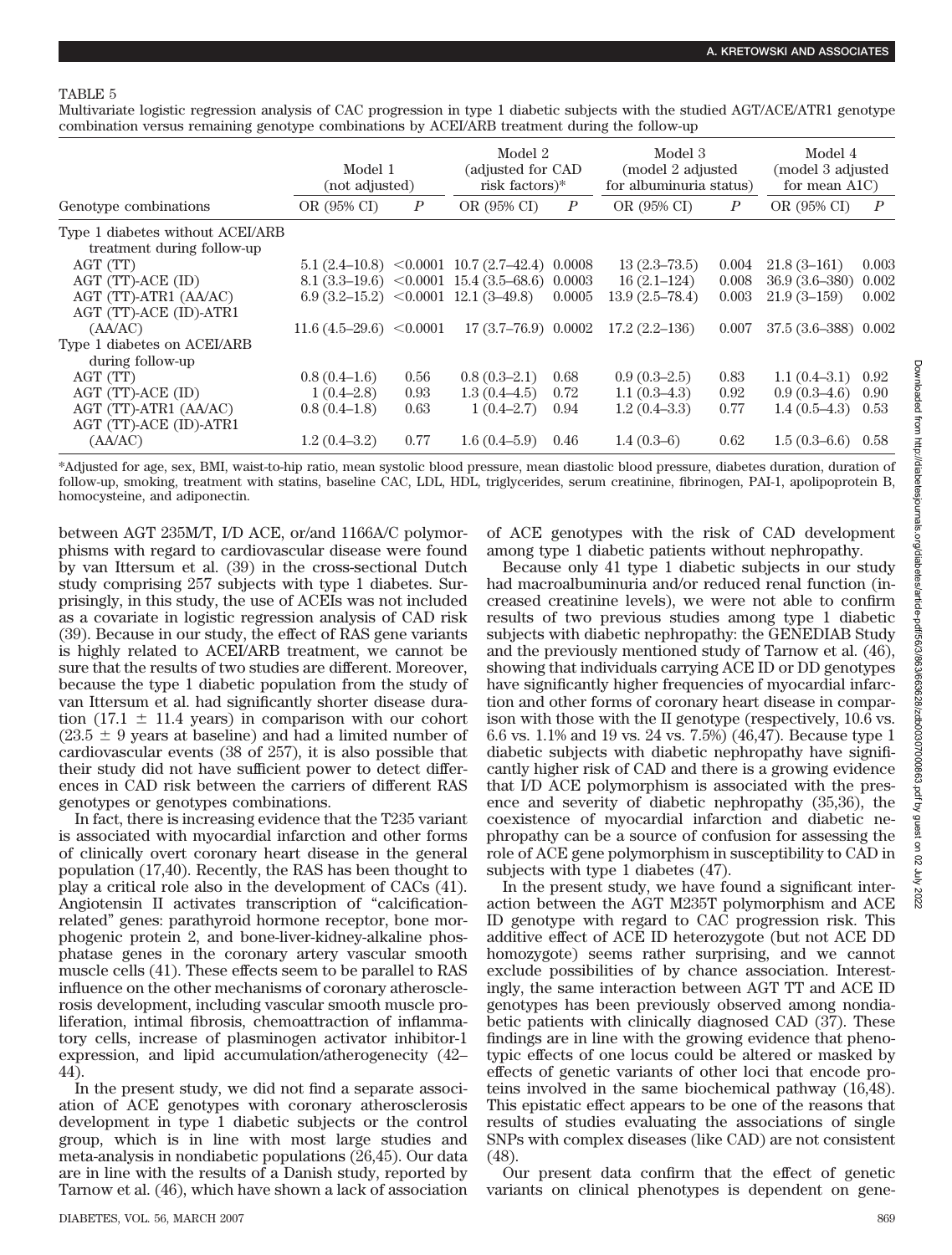environment (gene-metabolic) interactions. The risk of subclinical CAD progression associated with RAS genetic variants was related to the presence of an unfavorable diabetic milieu (hyperglycemia). The effect of the AGT(TT) genotype or AGT(TT)-ACE(ID)-ATR1(AA/AC) combination on CAC progression was statistically significant in type 1 diabetic subjects with mean A1C  $\geq 7\%$  but not in those with  $A1C < 7\%$ .

The effect of hyperglycemia on the activation of circulating and tissue-specific RAS is well documented and could be the key mechanism of increased risk of early atherosclerosis development in subjects with diabetes (7,8). Moreover, because the magnitude of the RAS response to hyperglycemia is variable among type 1 diabetic subjects (7,8), one can hypothesize that this variability is related to the genetic variants coding the proteins of the RAS pathway, but this hypothesis needs to be confirmed in future studies.

The observed tendencies for the association of the TT AGT genotype with higher blood pressure and CC ATR1 genotype with lower blood pressure confirm the results of some previous studies but not all (20,21,28). We do not believe that the presently reported small difference in the mean systolic or diastolic blood pressure might be responsible for the alteration of the risk of subclinical CAD in our study. However, because the direction of the blood pressure changes are in line with the effect on CAC progression, it seems to support the functional role of studied RAS genetic variants.

It is highly probable that the common mechanism of accelerated progression of subclinical CAD in type 1 diabetic patients is associated with pathologically increased RAS activity, which seems to be particularly high in subjects with the studied variants of the RAS genes, who were exposed to prolonged hyperglycemia and were not treated with ACEI/ARB.

In the present study, we did not measure the activity of ACE and protein plasma levels of other components of the RAS, because it is broadly accepted that activity of the renin-angiotensin tissue system rather then systemic effects are responsible for the structural and functional perturbations that occur in CAD (42,43).

We believe that our present study has advantages over the previous studies, which evaluated the role of RAS genes in CAD development in type 1 diabetes in terms of the higher number of studied subjects, the presence of nondiabetic control group, the prospective design of the study, the well-defined measurable marker of subclinical CAC, and the multivariate analysis, including other CAD risk factors. It is probable that the inconsistencies with previous studies can be explained by lack of analysis of metabolic/treatment-gene and gene-gene interactions.

In summary, the present study shows the evidence that the RAS genetic markers are very strong predictors of rapid progression of subclinical coronary atherosclerosis in type 1 diabetic subjects. Importantly, the results of our study suggest that in type 1 diabetic subjects with RAS genetic predisposition, the rapid atherosclerosis progression could be diminished by ACEI/ARB treatment and good metabolic control.

We believe that further confirmation of the association of RAS gene polymorphisms with early progression of subclinical coronary atherosclerosis in type 1 diabetes would provide the rationale for clinical trials to investigate the use of ACEI or angiotensin II receptor antagonist in the early prevention in type 1 diabetic subjects who are at high risk of subclinical atherosclerosis progression based on RAS genetic markers.

## **ACKNOWLEDGMENTS**

Support for this study was provided by National Institutes of Health National Heart, Lung and Blood Institute Grants R01 HL61753 and R01 HL79611 and Diabetes and Endocrinology Research Center Clinical Investigation Core Grant P30 DK57516. The study was performed at the Adult General Clinical Research Center at the University of Colorado, Health Sciences Center, supported by National Institutes of Health Grant M01 RR00051; at the Barbara Davis Center for Childhood Diabetes (Denver); and at Colorado Heart Imaging Center (Denver).

We thank R. Hughes, M. Fontecha, J.M. Lee, and L. Chou from the High-Throughput Genotyping Group at Roche Molecular Systems (Alameda, CA) for their assistance and support.

# **REFERENCES**

- 1. Libby P, Nathan DM, Abraham K, Brunzell JD, Fradkin JE, Haffner SM, Hsueh W, Rewers M, Roberts BT, Savage PJ, Skarlatos S, Wassef M, Rabadan-Diehl C: Report of the National Heart, Lung, and Blood Institute-National Institute of Diabetes and Digestive and Kidney Diseases Working Group on Cardiovascular Complications of Type 1 Diabetes Mellitus. *Circulation* 111:3489 –3493, 2005
- 2. Krolewski AS, Kosinski EJ, Warram JH, Leland OS, Busick EJ, Asmal AC, Rand LI, Christlieb AR, Bradley RF, Kahn CR: Magnitude and determinants of coronary artery disease in juvenile-onset, insulin-dependent diabetes mellitus. *Am J Cardiol* 59:750 –755, 1987
- 3. Dabelea D, Kinney G, Snell-Bergeon JK, Hokanson JE, Eckel RH, Ehrlich J, Garg S, Hamman RF, Rewers M: Effect of type 1 diabetes on the gender difference in coronary artery calcification: a role for insulin resistance? The Coronary Artery Calcification in Type 1 Diabetes (CACTI) Study. *Diabetes* 52:2833–2839, 2003
- 4. Pletcher MJ, Tice JA, Pignone M, Browner WS: Using the coronary artery calcium score to predict coronary heart disease events: a systematic review and meta-analysis. *Arch Intern Med* 164:1285–1292, 2004
- 5. Olson JC, Edmundowicz D, Becker DJ, Kuller LH, Orchard TJ: Coronary calcium in adults with type 1 diabetes: a stronger correlate of clinical coronary artery disease in men than in women. *Diabetes* 49:1571–1578, 2000
- 6. Reaven PD, Sacks J: Investigators for the VADT: coronary artery and abdominal aortic calcification are associated with cardiovascular disease in type 2 diabetes. *Diabetologia* 48:379 –385, 2005
- 7. Lim HS, MacFadyen RJ, Lip GY: Diabetes mellitus, the renin-angiotensinaldosterone system, and the heart. *Arch Intern Med* 164:1737–1748, 2004
- 8. Miller JA: Impact of hyperglycemia on the renin angiotensin system in early human type 1 diabetes mellitus. *J Am Soc Nephrol* 10:1778 –1785, 1999
- 9. Fox KM: EURopean trial on reduction of cardiac events with perindopril in stable coronary artery disease investigators: efficacy of perindopril in reduction of cardiovascular events among patients with stable coronary artery disease: randomised, double-blind, placebo-controlled, multicentre trial (the EUROPA study). *Lancet* 362:782–788, 2003
- 10. Yusuf S, Sleight P, Pogue J, Bosch J, Davies R, Dagenais G: Effects of an angiotensin-converting-enzyme inhibitor, ramipril, on cardiovascular events in high-risk patients: The Heart Outcomes Prevention Evaluation Study Investigators. *N Engl J Med* 342:145–153, 2000
- 11. Heart Outcomes Prevention Evaluation Study Investigators: Effects of ramipril on cardiovascular and microvascular outcomes in people with diabetes mellitus: results of the HOPE study and MICRO-HOPE substudy. *Lancet* 355:253–259, 2000
- 12. Rigat B, Hubert C, Alhenc-Gelas F, Cambien F, Corvol P, Soubrier F: An insertion/deletion polymorphism in the angiotensin I-converting enzyme gene accounting for half the variance of serum enzyme levels. *J Clin Invest* 86:1343–1346, 1990
- 13. Inoue I, Nakajima T, Williams CS, Quackenbush J, Puryear R, Powers M, Cheng T, Ludwig EH, Sharma AM, Hata A, Jeunemaitre X, Lalouel JM: A nucleotide substitution in the promoter of human angiotensinogen is associated with essential hypertension and affects basal transcription in vitro. *J Clin Invest* 99:1786 –1797, 1997
- 14. Thekkumkara TJ, Linas SL: Evidence for involvement of 3-untranslated